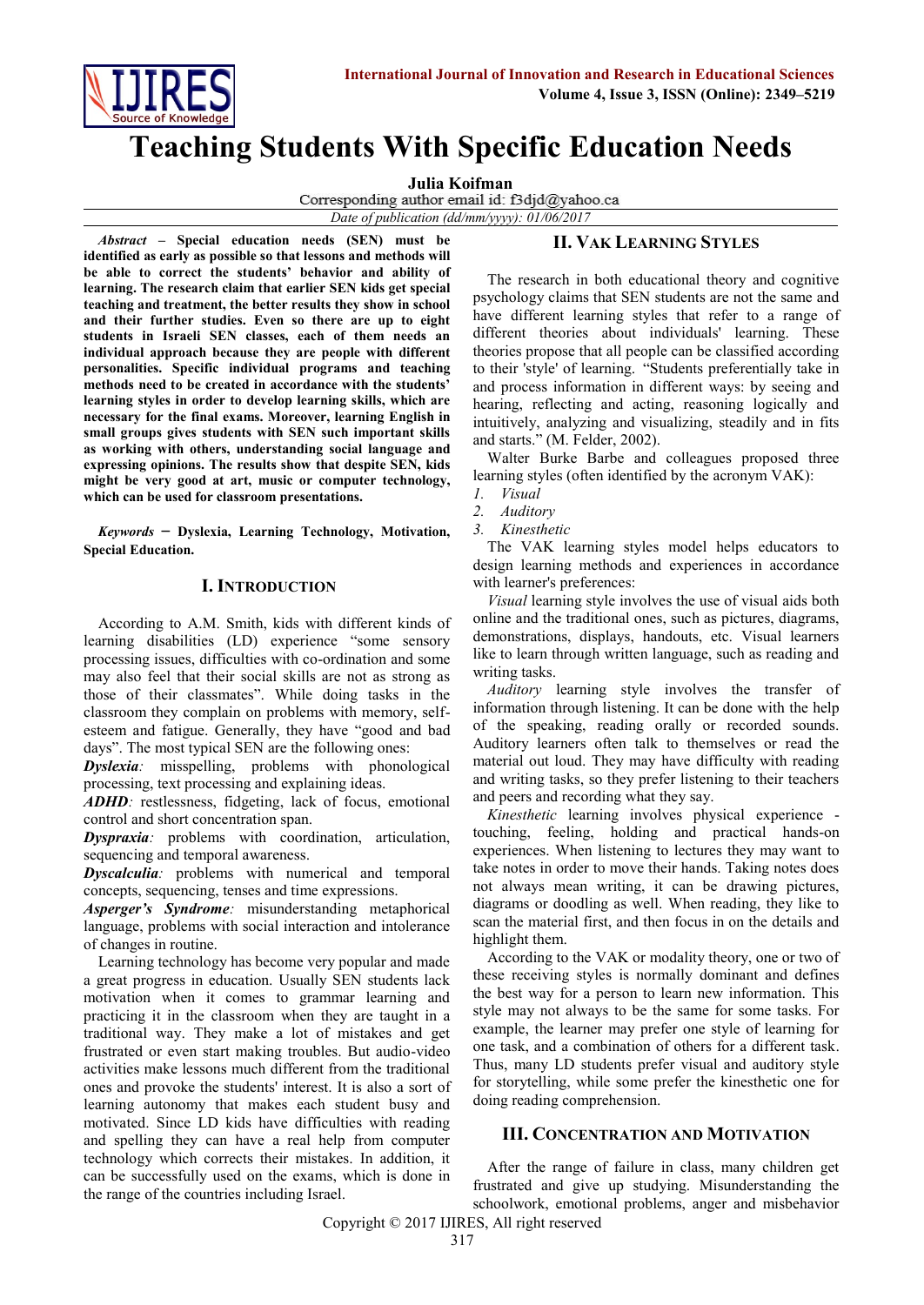

often take place in SEN classes. "The behavior that accompanies this dampened motivation may range from quitting ("school is boring"), avoiding any attempt ("I'm stupid; why try?"), clowning (for attention), denying ("I don't care about English"), being impulsive ("There! I'm done!"), or bullying (picking on someone smaller)". (Great School Staff, 2014). Children with LD and SEN hate school but go there just because they have no choice. They do not feel motivated to succeed at school and stop participating in the lessons even so they still dream about high grades. So the task of their teachers is to make them focused and interested in learning.

"The key to motivating the child with attentional problems is to modify and adjust the learning environment." (Lavoie, 2015). Many SEN students find it difficult to focus in class, mainly those who have both dyslexia and attention deficit hyperactivity disorder (ADHD). Therefore, distractible children should sit far from the windows and close to the teacher, who should reduce the level of distraction in the room.

Kids will be self-motivated to learn when they feel competent about learning and have some choice and control over their learning – so you need to give them success-orienting tasks and let them choose what to do in class. So give them variety of games, pre-listening, pre-writing and pre-reading activities, as well as pairwork, group-work and class discussions to make ADHD kids interested and motivated in studies. Even so they have unreadable handwriting or misspell too much, they might speak English rather well, so let them feel good at active speaking. If they are good at art, let them prepare a presentation and give it in class, which can be done both individually and in a group. Only when they believe in themselves they will start learning better. Background music is also acceptable but be aware that some students might dislike it. Therefore let them listen to music on their personal devices and use earphones. Remember that they need to feel loved and respected by their teachers and parents.

## **IV. CREATING A DYSLEXIA FRIENDLY CLASSROOM**

Dyslexia-friendly teachers create a dyslexia-friendly atmosphere in the classroom. Supporting, encouraging and motivating students to succeed are the first steps to make your students interested in your lessons.

No child left behind! As a teacher, you should worry about neglecting some very weak students in your class who are afraid of making mistakes or failing tests. Since all the students are different, even in the class of 8-10 students with SEN there can be one or two students who make progress quickly, as well as a couple of those who progress very slowly. That means you probably have to prepare alternative lesson plans for the same lessons, so that you will be able to change the tasks or activities that can be suitable for all the kids: table games, online games, songs, etc. If they are supposed to do some exercises in their textbooks or work pages, give them the tasks I accordance to their level. Usually the exercises in textbooks for SEN are marked as "Level 1", "level 2", etc. Thus, advanced students can do level 3 or 4, while those who have serious difficulties, usually do level 1 or 2. After they have done, they you can check their tasks and ask them to read aloud. Moreover, it makes them practice and improve their reading skills.

Teachers often have at least one student with dyslexia in a regular class and sometimes there are additional students, who have never been diagnosed. The strategies you implement in your [classroom for students with](https://www.thoughtco.com/common-accommodations-students-with-dyslexia-3111001)  [dyslexia](https://www.thoughtco.com/common-accommodations-students-with-dyslexia-3111001) should benefit all of your students. Thus, more advanced students can help less advanced, which can be done by work in pairs or in small groups. When you make changes to help students with dyslexia, you should make positive changes for the entire class.

*Changes You Can Make in the Physical Environment* 

- Reduce the level of distraction in the classroom. Distractible kids should sit close to you.
- Give SEN students more time to complete their tasks.
- Post sight words and complicated grammar rules around the classroom. This helps to reduce memory work and lets children with dyslexia focus on their skills.
- Give pre-teaching activities. Provide plenty of prelistening, pre-writing and pre-reading tasks.
- Practice pair-work, group-work and class discussions to make ADHD kids interested and motivated in studies.
- Practice multi-sensory teaching. Teach the language using visual, auditory, mnemonic, tactile and kinesthetic strategies to enhance memory.
- Since many dyslexic kids are good at music, practice teaching English via songs. This can be helpful for auditory learners. For visual learners images on YouTube are very useful because in this way they understand the song better. Kinesthetic students can repeat the song, move their hands and tap their legs, which also gets them involved in the lesson and interested in studying.

## **V. IF THE STUDENTS STILL DO NOT WANT TO STUDY**

Some students are very challenging and refuse to participate in the lessons. They answer back to teachers and complain that they are tired or have a difficult time. In this case, teachers should ask them general questions about the weather, news, and other topics, so that they will get involved in the spoken activities. To provoke their interest in learning they can teach them proverbs, such as "No pain – no gain", "London wasn't built in a day", "Practice makes perfect" or tell jokes in English. Nevertheless, students with autistic spectrum disorder (ASD) might misunderstand them and react inadequately, so it is highly recommended to explain their meaning. Table games, such as dominos, snakes and ladders, or bingo make them busy and involved in the classroom activities. You can also show them a film without translation or let them download some apps and do some exercises on their mobile devices, so that they will study in a natural and fun way.

Copyright © 2017 IJIRES, All right reserved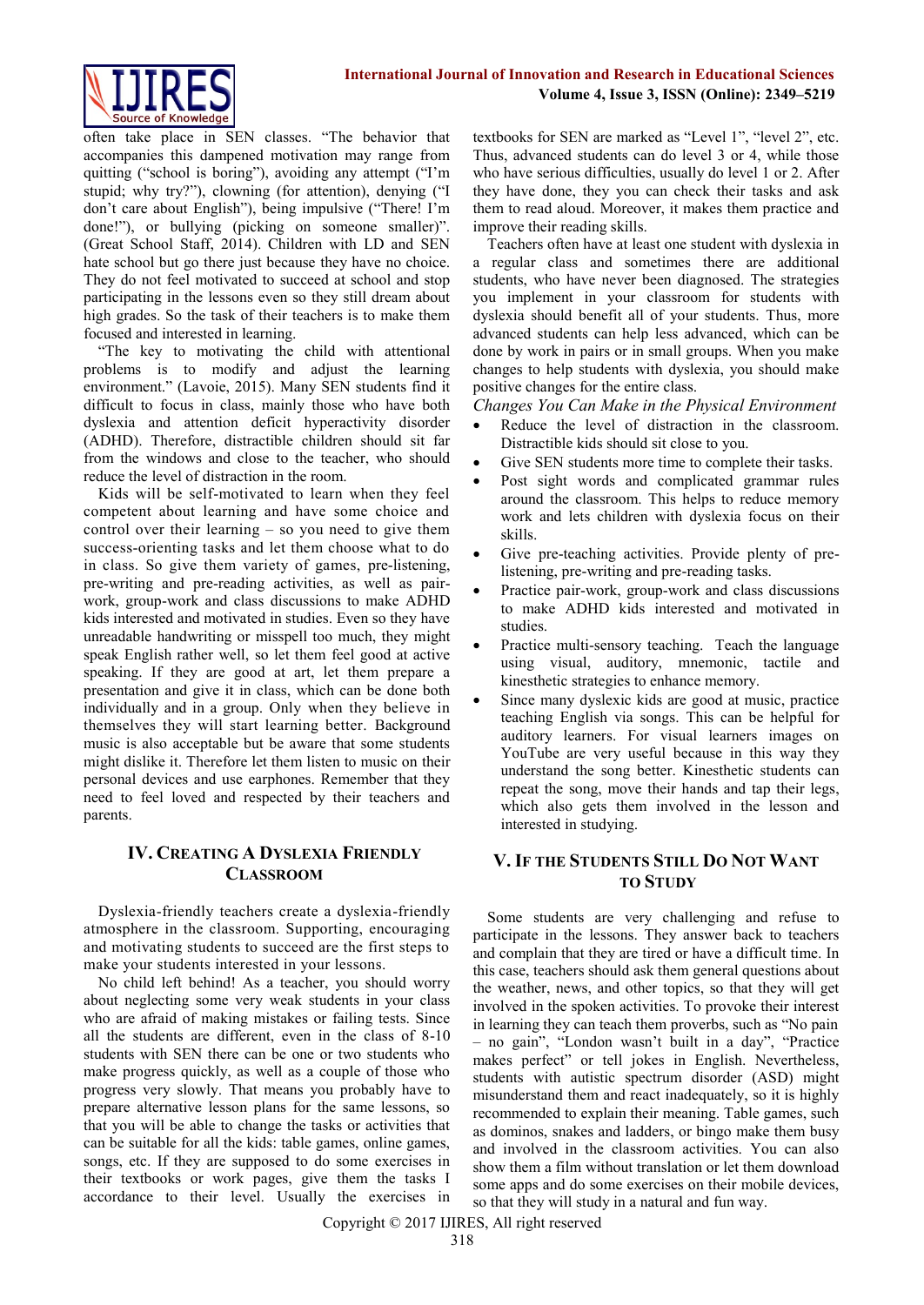

# **VI. TRADITIONAL AND MODERN WAYS OF TEACHING**

Remedial teachers can teach SEN students with the help of traditional textbooks, notebooks as well as learning technology. If textbooks are still used in the class, teachers should read the texts and the instructions aloud because sometimes LD students misunderstand them while silent reading. Since kids affected by dyslexia have difficulties with reading and writing, they can learn new information by seeing it. Presenting pictures, diagrams, and other visual aids can ease the reading comprehension significantly, avoid misunderstanding and motivate them. Since many dyslexic students are good at art, they can prepare their own pictures and share them with their classmates. Multisensory teaching is highly recommended, so remedial teachers should teach the language using visual, auditory, mnemonic, tactile and kinesthetic strategies to enhance the kids' memory.

Learning technology has made a revolution in the process of learning. A great deal of research shows that visual learning tools help students with dyslexia and ADHD retrieve and remember information better. It is especially useful for students with dysgraphia who prefer doing tasks online rather than writing in their notebooks. Therefore, online ESL lessons, in addition to traditional ones, are widely practiced in Israeli SEN schools. "Technology use can be a key factor for some students in turning a learning disability into a learning difference" (O'Connell *et al*).

Class computers and projectors work well while frontal lessons. Audio-video activities make lessons exciting and provoke the students' curiosity. They like singing, so they can pick up vocabulary from songs on YouTube and learn grammar. You can also give them some self-checking tasks to complete on their personal devices in order "to complete the task and to bypass an area of difficulty" (Young and McCormack 2014).

## **VII. EXAMS AND ACCOMMODATION**

Students with SEN have rights for accommodations in the regular lessons and tests. The accommodations need to be individualized to fit the unique needs of the student. After an LD student has been diagnosed as dyslexic, the accommodations are discussed at the school meeting, where the educational team determines, which accommodations will help support student success. Although students with dyslexia will have different needs, there are some accommodations, which are commonly found to be helpful for students with dyslexia.

Since the number of individuals diagnosed with learning disabilities has increased, the Israeli Association for Children and Adults with LD have developed the following technological and academic strategies of the accommodation. Proactively consider these strategies are a part of a process called universal design, which offers the following suggestions:

 Extended exam time, typically time and one half to double time.

- To take exams in a room with reduced distractions.
- The assistance of a reader, scribe, or word processor for exams.
- The option of an oral exam.
- Not to lower grades for spelling mistakes.
- To use an electronic dictionary for exams.

## **VIII. CONCLUSION**

Overall, even teachers that have taught for decades, still ask themselves a lot of questions how to improve the process of studying in SEN students. They try their best to ensure that all students have maximized learning opportunities. However, once you get into the habit of this type of reflection as you plan each learning experience, you will find out that there is no a universal system of teaching that can be suitable for each student. Therefore, you should have two or even three lesson plans in store. Besides, you should always remember, that no two students learn the same, so be patient and continue to [differentiate both instruction and assessment](https://www.thoughtco.com/differentiated-instruction-and-assessment-3111341) as much as possible.

SEN students face greater challenges in learning ESL than their peers and need more support from their teachers who can teach both traditional lessons with printed textbooks and computerized ones. With the help of variety of methods and creativity, teachers can prepare interesting, motivating and success-oriented lessons to help SEN students succeed in school and get a university degree.

## **REFERENCES**

- [1] Bailey, E. 2009*. "Creating a dyslexia-friendly classroom"* [https://www.thoughtco.com/creating-a-dyslexia-friendly](https://www.thoughtco.com/creating-a-dyslexia-friendly-classroom-3111082)[classroom-3111082](https://www.thoughtco.com/creating-a-dyslexia-friendly-classroom-3111082)
- [2] Davis, R. D. (1992). *37 common characteristics of dyslexia.* Retrieved fro[m http://www.dyslexia.com/library/symptoms.htm](http://www.dyslexia.com/library/symptoms.htm)
- [3] Exam tips for dyslexics [http://www.beingdyslexic.co.uk/pages/information/teenagers](http://www.beingdyslexic.co.uk/pages/information/teenagers-students/study-guides/exam-tips-for-dyslexics.php)[students/study-guides/exam-tips-for-dyslexics.php](http://www.beingdyslexic.co.uk/pages/information/teenagers-students/study-guides/exam-tips-for-dyslexics.php)
- [4] Felder, R.M. 2002. *"Learning Styles"* [http://www4.ncsu.edu/unity/lockers/users/f/felder/public/Learnin](http://www4.ncsu.edu/unity/lockers/users/f/felder/public/Learning_Styles.html) [g\\_Styles.html](http://www4.ncsu.edu/unity/lockers/users/f/felder/public/Learning_Styles.html)
- [5] Goguadze, T. (2005). Signs of dyslexia in teenagers (Doctoral dissertation, Moscow State University).
- [6] Great School Staff, 2014. "Fostering motivation in kids with learning and attention problems"
	- http://www.greatschools.org/gk/articles/motivating-kids-learning [-attention-problems/](http://www.greatschools.org/gk/articles/motivating-kids-learning-attention-problems/)
- [7] Houk, M. D. (2007). *Tips to help dyslexic students.* Retrieved from [http://www.suite101.com/content/tips-to-help-dyslexic](http://www.suite101.com/content/tips-to-help-dyslexic-%20students-a34071)[students-a34071](http://www.suite101.com/content/tips-to-help-dyslexic-%20students-a34071)
- [8] Lavoie, R. 2015. *"Motivating the child with Attention Deficit Disorder"* <http://www.ldonline.org/article/19975/>
- [9] "Learning Styles" [https://en.wikipedia.org/wiki/Learning\\_styles](https://en.wikipedia.org/wiki/Learning_styles)
- [10] O'Connell, T., Freed, G. and Rothberg, M.C., 2010. *"Using Apple Technology to Support Learning for Students with Sensory and Learning Disabilities".* [https://www.apple.com/education/docs/L419373AUS\\_L419373](https://www.apple.com/education/docs/L419373AUS_L419373A_Apple%20Tech%20Disabilities.pdf) [A\\_Apple Tech Disabilities.pdf](https://www.apple.com/education/docs/L419373AUS_L419373A_Apple%20Tech%20Disabilities.pdf)
- [11] Smith, A.M. 2015. *"Dyslexia and other specific learning differences: strategies for inclusion".* IATEFL 2015 Manchester Conference Selections, pp.99-101.
- [12] Young, G. and McCormack, J. 2014 *"Assistive Technology for Students with Learning Disabilities"*